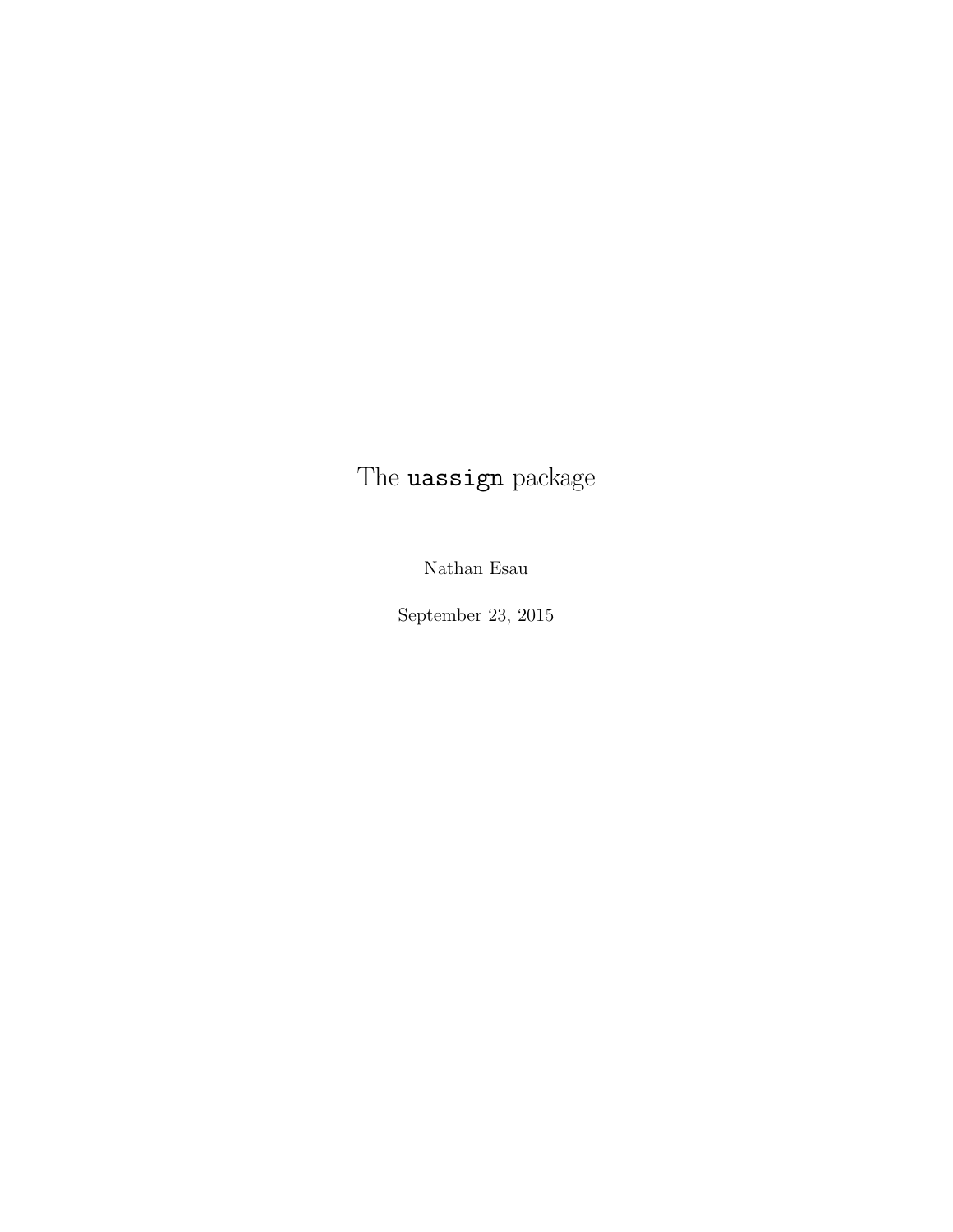# **Overview**

## Description

The purpose of the uassign package is to provide simple question and solution style environments for typesetting university assignments. The uassign package was designed with the following objectives in mind:

- Simplicity: uassign package is small and easy to modify
- Hide environments: Ability to produce a question sheet (questions only) and a solution sheet (solutions only) or both. This is done by passing the hidequestions or hideanswers option to the package.
- Flexibility: The uassign package doesn't create conflicts with other packages, such as hyperref when included. Commands which could cause conflicts with other packages are used only when certain options are passed to the uassign package.

## Features

## Environments

| Environment | Description           |
|-------------|-----------------------|
| question    | Assignment questions  |
| solution    | Assignment solutions  |
| example     | Illustrative examples |
| exsolution  | Solution to examples  |
| definition  | Definitions for terms |

Table 1: Environments provided by uassign

## Commands

|         | Command Description    |
|---------|------------------------|
| \ientry | Bold-faced index entry |

Table 2: Commands provided by uassign

## Options

| Option        | Description        |
|---------------|--------------------|
| hidequestions | Hide question      |
| hideanswers   | Hide solution      |
| assignheader  | fancyhdr           |
| notesheader   | titlesec, fancyhdr |
| links         | hypersetup format  |

Table 3: Options provided by uassign

#### Packages used

| Package(s)      | Usage                     |
|-----------------|---------------------------|
| ifthen          | Processing options        |
| hyperref        | Hyperlinks in pdf         |
| bookmark        | pdf bookmarks             |
| color           | Color links               |
| enumerate       | Options for enumerate     |
| amsmath, amsthm | Math typesetting          |
| fancyhdr        | Format top of page header |
| titlesec        | Format section, chapter   |

Table 4: Packages used by uassign